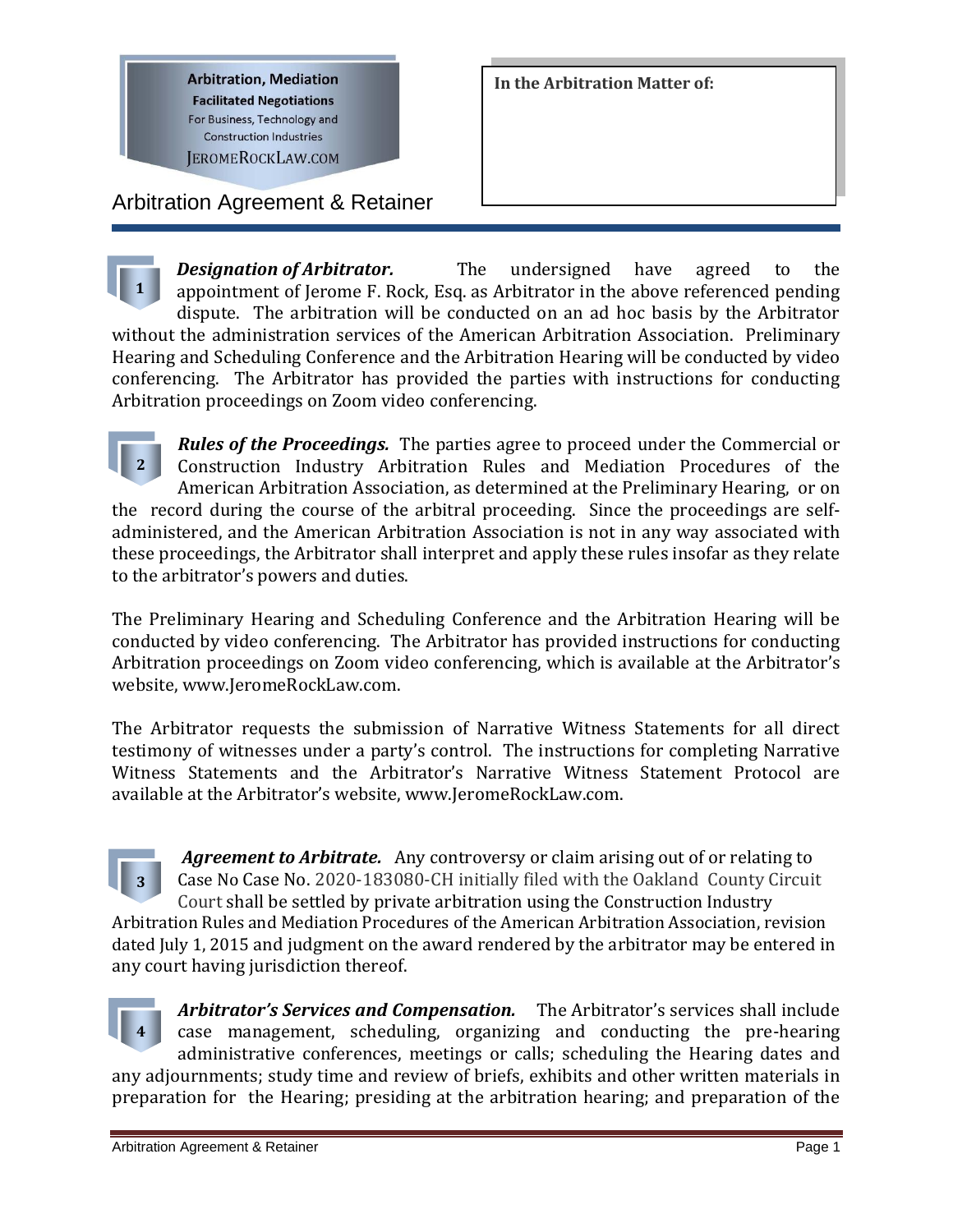Award. All activities will be undertaken using Zoom video conferencing unless the Arbitrator determines the necessity of in person proceedings.

The Arbitrator shall be compensated at the rate of \$400/hr. Hearings cancelled less than 30 days prior to an agreed scheduled Hearing date will incur an additional charge of \$1,500 in addition to accrued fees of the Arbitrator. The Arbitrator's fee shall be shared equally by the parties unless otherwise provided.

Upon acceptance of this Arbitration Agreement & Retainer, **each party** promptly deposit an initial retainer of **\$** which will be deposited to the Arbitrator's IOLTA client trust account to be applied against fees charged by the Arbitrator. Based on the complexity and expected level of effort to be expended by the Arbitrator, the Arbitrator may from time to time request additional deposits to the retainer to establish a sufficient fund balance commensurate with the Arbitrator's estimate of the fees to be incurred in the proceedings, including preparation for the hearings, the expected hearing days, as well as decision making and Award preparation.

Interim billings for the Arbitrator's services shall be submitted to the parties on a periodic basis. All interim billings shall be due and payable upon presentation of the Arbitrator's Statement sent by email, and the Arbitrator is authorized to immediately debit the entire amount of the Statement from the remaining balance in the retainer account. The Arbitrator reserves the right to suspend any of the proceedings or cease performing services if retainers or payment has not been received in a timely manner. The parties hereby consent to the suspension/cessation under circumstances of non payment of the requested retainer or Arbitrator's fee by either party.

At the conclusion or other termination of the arbitration proceedings, if the Arbitrator's Fees are less than the balance of any retainer paid by the parties, the unused portion of the retainer shall be promptly returned to the parties.

**5** *Disclosures.*The Arbitrator has made a reasonable effort to learn and has disclosed to the parties: (a) all business or professional relationships the Arbitrator has had with the parties or their law firms within the past three years; (b) any financial interest the Arbitrator has in any party; (c) any significant social, business or professional relationship the Arbitrator has had with an officer or employee of a party or with an individual representing a party in the arbitration; and (d) any other circumstances that may create doubt regarding the Arbitrator's impartiality in the arbitration. The Arbitrator has submitted the attached Arbitrator Disclosure pursuant to the Rules and the Code of Ethics for Arbitrators promulgated by the American Arbitration Association, and the Arbitrator affirms that none of these disclosures, or any other factors would limit his ability to be impartial, fair and objective as an Arbitrator in the proceeding.

Each party and its law firm has made a reasonable effort to learn and has disclosed to every other party and the Arbitrator any relationships of a nature described in the preceding paragraph not previously identified and disclosed by the Arbitrator.

The parties and the Arbitrator are satisfied that any relationships disclosed pursuant to this paragraph will not affect the Arbitrator's independence or impartiality.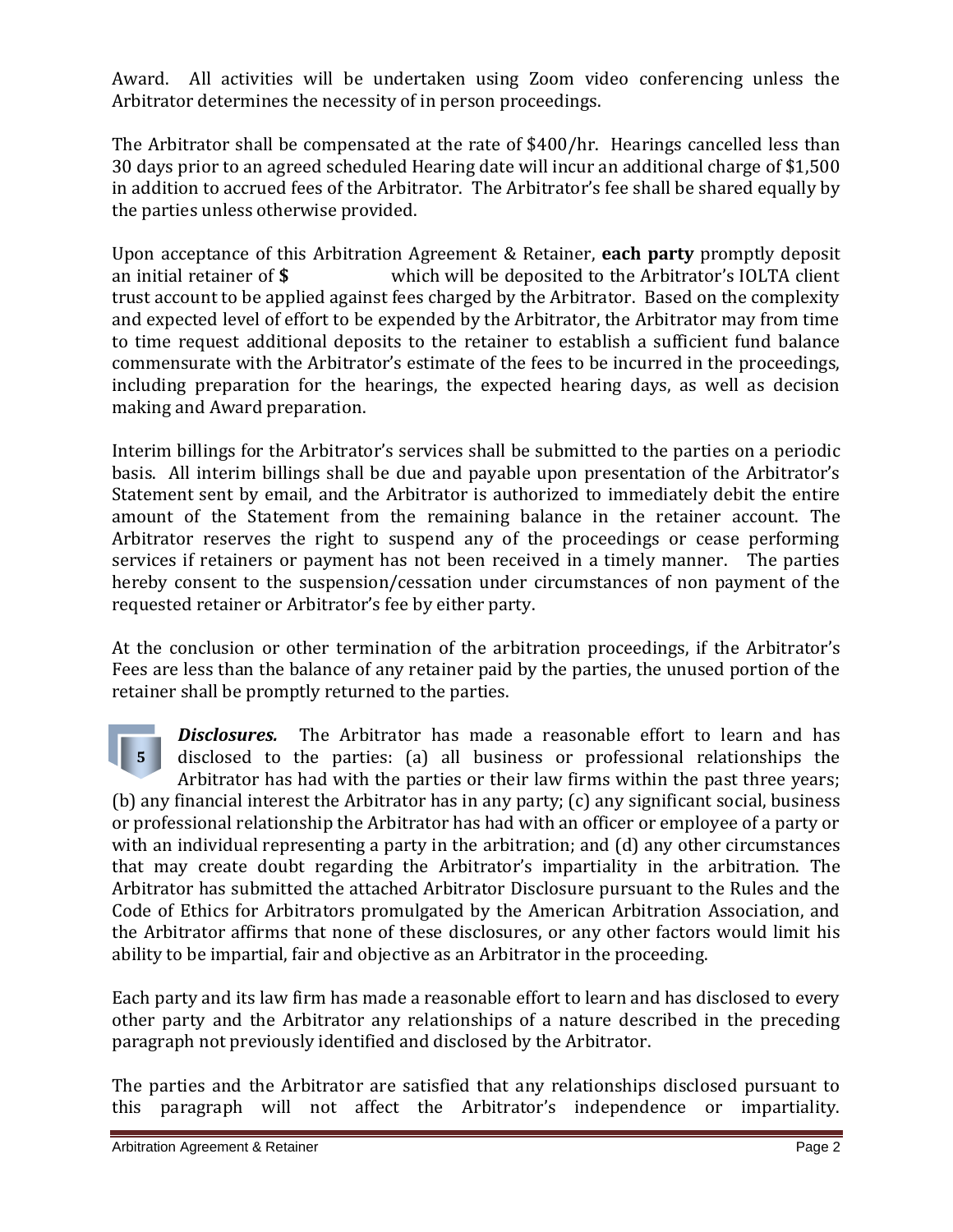Notwithstanding any such relationships, the parties have chosen the Arbitrator to serve in the arbitration, waiving any claim based on such relationships, and the Arbitrator agrees to so serve.

**6** *Confidential Nature of Proceedings.* Unless the parties agree otherwise, the parties, their attorneys, and the Arbitrator shall treat the proceedings, any related discovery and the decisions of the Arbitrator, as confidential, except in connection with judicial proceedings ancillary to the arbitration, such as a judicial challenge to, or enforcement of, an award, and unless otherwise required by law or to protect a legal right of a party.

**7** *Exclusion of Arbitrator Testimony and Limitation of Liability.* The Arbitrator shall not be subpoenaed or otherwise compelled to testify in any proceeding relating to the subject matter of the arbitration and shall not be required to provide a declaration or finding as to any fact or issue relating to the arbitration proceeding or the dispute which is the subject of the arbitration proceedings. The Arbitrator, and any documents and information in his possession will not be subpoenaed in any proceeding and all parties will oppose any effort to have the Arbitrator or documents subpoenaed and will jointly and severally defend and hold the Arbitrator harmless from costs associated with asserting this position. The parties agree that the Arbitrator will have the same immunity from liability for any act or omission in connection with the arbitration as judges have under Michigan Uniform Arbitration Act, MCL 691.1694.

**8** *Neutrality.* The Parties understand and agree that the Arbitrator shall act in a strictly neutral capacity as a decision-maker and not as a mediator or advocate for either party. If the parties desire to engage the Arbitrator in the capacity of Mediator to attempt to arrive at a consensual resolution of the claim or dispute prior to the arbitration hearing, the parties and the Arbitrator will enter into a separate agreement for Mediation/Facilitation.

**9** *Hearing by Video Conference. Location for In-Person Hearing.* The Hearing, as well as Preliminary Conferences will be conducted by Zoom Video conferencing. In-Person proceedings may be undertaken if mutually agreeable to the parties and the Arbitrator. The Arbitrator generally conducts any necessary In-Person hearings at the facilities of the Engineering Society of Detroit, located at 20700 Civic Center Drive, Suite 450, Southfield, MI 48076. Conference room rental costs are allocated equally to the parties.



*Applicable Law.*The laws of the State of Michigan shall govern the construction and interpretation of this agreement.



*Arbitrator's Oath.* As evidenced by my signature below, as Arbitrator, I swear or affirm, that I will keep confidential all matters relating to the above-referenced arbitration; that I will maintain a professional demeanor and appearance of impartiality during all phases of this case; that I will endeavor to effectively manage all phases of this case with a commitment to speed, economy and just resolution in a manner

Arbitration Agreement & Retainer **Page 3** Arbitration Agreement & Retainer **Page 3**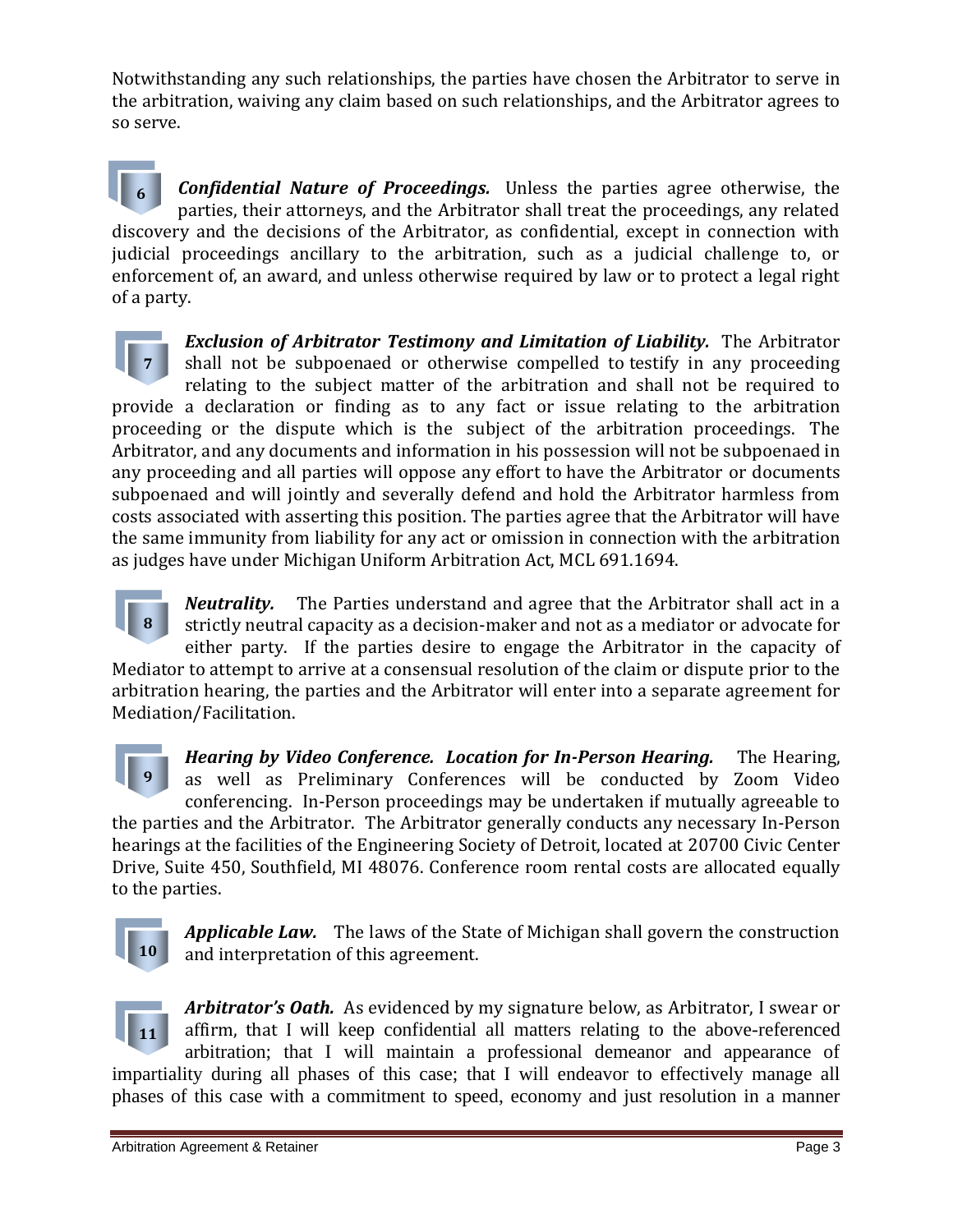consistent with the parties' expectations; and that I will arbitrate all matters coming before me faithfully and with fairness to all parties.



*Counterpart Execution; Binding on Representatives.* This Agreement may be executed in any number of counterparts which when taken together shall constitute one fully executed Agreement. This Agreement when so executed shall inure to the benefit of and be binding on the undersigned parties as well as their

lawyers, respective representatives or other persons they have caused to be present during these arbitration proceedings.

| Arbitrator:<br>Jerome F. Rock (P27317) | In the Arbitration Matter of: |
|----------------------------------------|-------------------------------|
| Date:                                  |                               |

| <b>Attorney for Claimants:</b> | Attorney for Respondent: |
|--------------------------------|--------------------------|
|                                |                          |
|                                |                          |
| Date:                          | Date:                    |
|                                |                          |
|                                |                          |
| Date:                          | Date:                    |
|                                |                          |
|                                |                          |